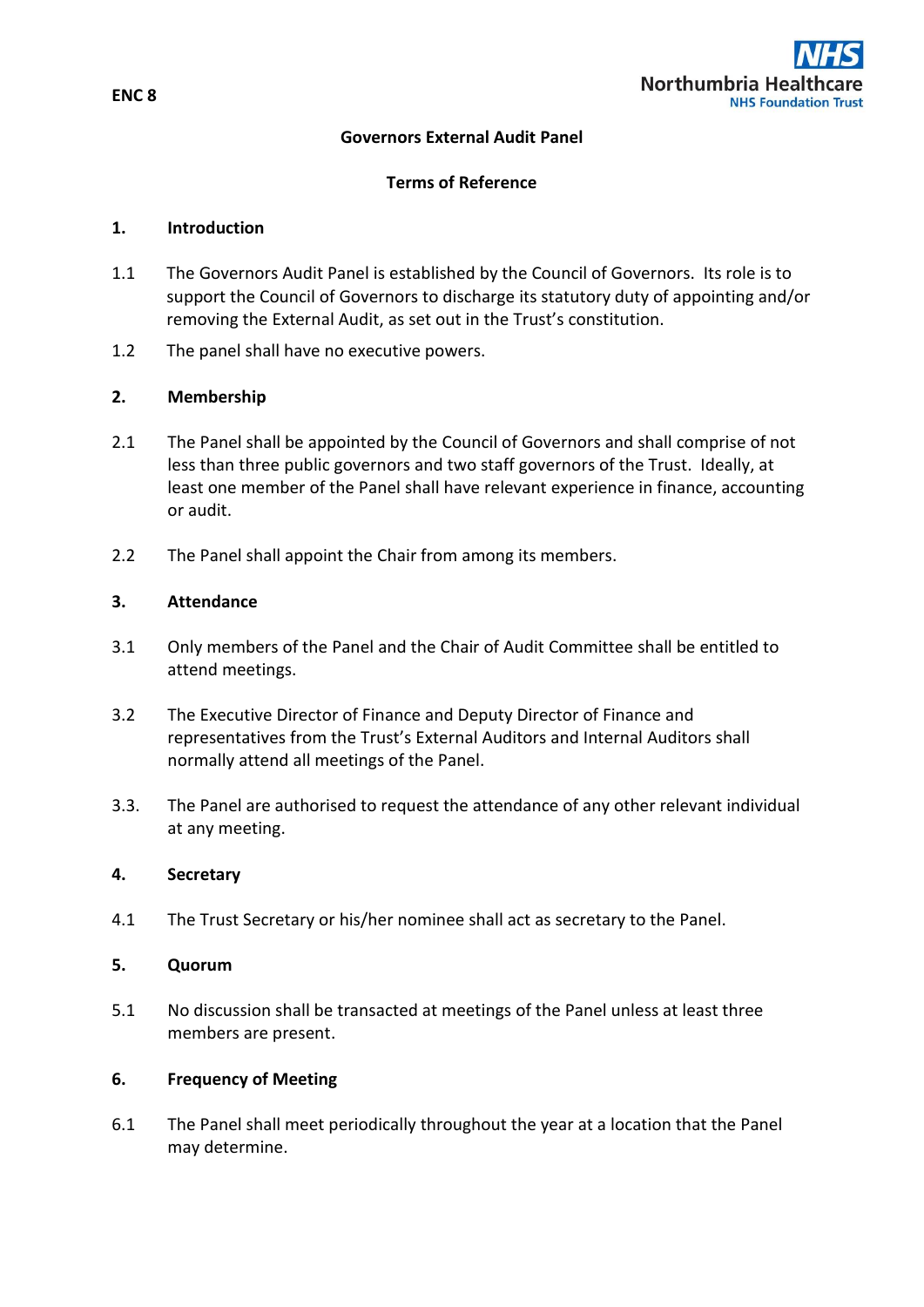# **7. Minutes of Meetings**

7.1 The Secretary, or nominated deputy, shall minute the proceedings of all meetings of the Panel and ascertain the existence of any conflicts of interest and minute them accordingly.

# **8. Scope of the Panel**

The scope of the Panel shall be to:

- 8.1 Establish and oversee the process for the appointment and removal of the Trust's External Auditors.
- 8.2 Advise the Council of Governors at a general meeting on the appointment and removal of the External Auditors and make appropriate recommendations to the Council of Governors to enable and support informed decision making.
- 8.3 Receive information on the process to test and provide assurance on internal control from members of the Internal Audit team.
- 8.4 Receive information from the External Auditor, on the scope of their work.
- 8.5 Receive information from the Local Counter Fraud Service (LCFS) including assurance that issues are being addressed/managed appropriately by the LCFS team.
- 8.6 Receive an overview of the Trust's Annual Accounts and the report from the External Auditors thereon and the Head of Internal Audit Opinion.
- 8.7 Receive an overview of the Trust's Quality Account and the independent External Audit opinion thereon.
- 8.8 Receive the Audit Committee Annual Report and their annual priorities/objectives.
- 8.9 Receive periodic updates on the Trust's Assurance Framework.

#### **9. Authority**

9.1 The Panel is authorized by the Council of Governors to act within its terms of reference.

#### **10. Reporting**

- 10.1 The Chair of the Panel shall provide a statement to the Council of Governors at the Annual Members Meeting/Annual General Meeting on:
	- any recommendation to appoint External Auditors and details of the process undertaken